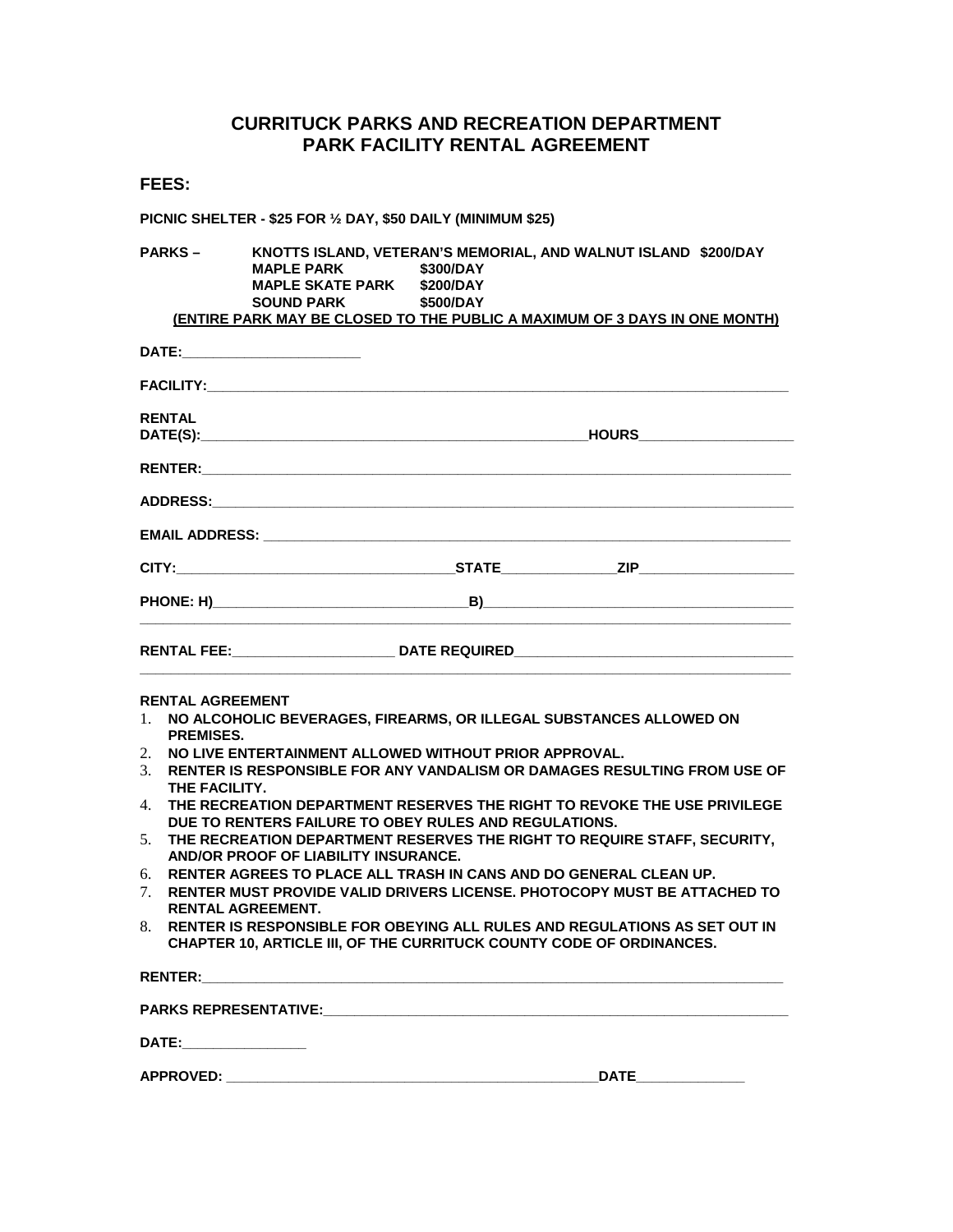**THE RECREATION DEPARTMENT WILL DETERMINE IF SECURITY AND/OR STAFF ARE REQUIRED FOR ANY RENTAL EVENT. FEES ARE AS FOLLOWS AND START 30 MINUTES PRIOR TO AN EVENT AND END 30 MINUTES AFTER THE EVENT.** 

**RECREATION DIRECTOR - \$20 PER HOUR RECREATION SPECIALIST - \$15 PER HOUR SET UP/CLEAN UP STAFF - \$15 PER HOUR - Park Superintendent \$10 PER HOUR/PERSON – Park Attendant**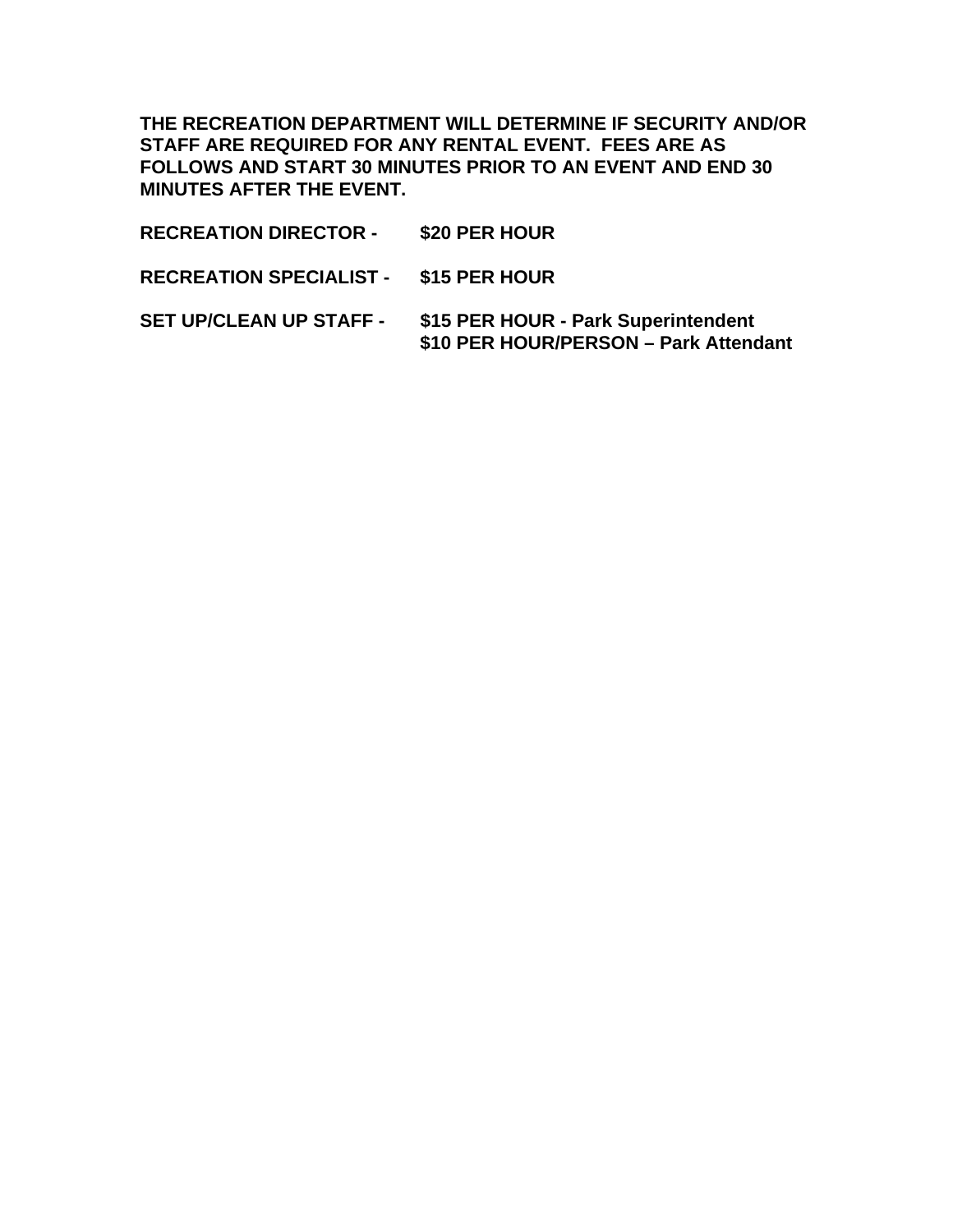## Currituck Parks and Recreation Department

#### **Description of Event For All Facilities**

The facility you are renting is designated for specific uses. In order to prevent any conflicts it is necessary to describe the nature of the event prior to approval.

Currituck Parks & Recreation Department reserves the right to deny rentals based on the information provided; and to halt any event in progress that differs from the information listed below.

Facility:

General Purpose: (Reunion, Birthday Party, Etc.) \_\_\_\_\_\_\_\_\_\_\_\_\_\_\_\_\_\_\_\_\_\_\_\_\_\_\_\_\_\_\_

Will participants be charged a fee?  $\qquad$  If yes, how much?

Will you be providing food/concessions? \_\_\_\_\_\_ If yes, will there be a charge? \_\_\_\_\_\_ and how much? \_\_\_\_\_\_ (The County of Currituck has all rights to concession sales on Park Property unless prior authorization is given)

Please describe the plans for the event: (Make certain to state anything that might seem out of the ordinary or extravagant. Examples might include: Live Animals, Fireworks, Amusement Rides, Concession Trailer, Etc.) The County of Currituck reserves the right to require proof of insurance and/or security for certain events.

| (Use back of sheet if needed) |      |
|-------------------------------|------|
|                               | Date |
|                               |      |
|                               | Date |